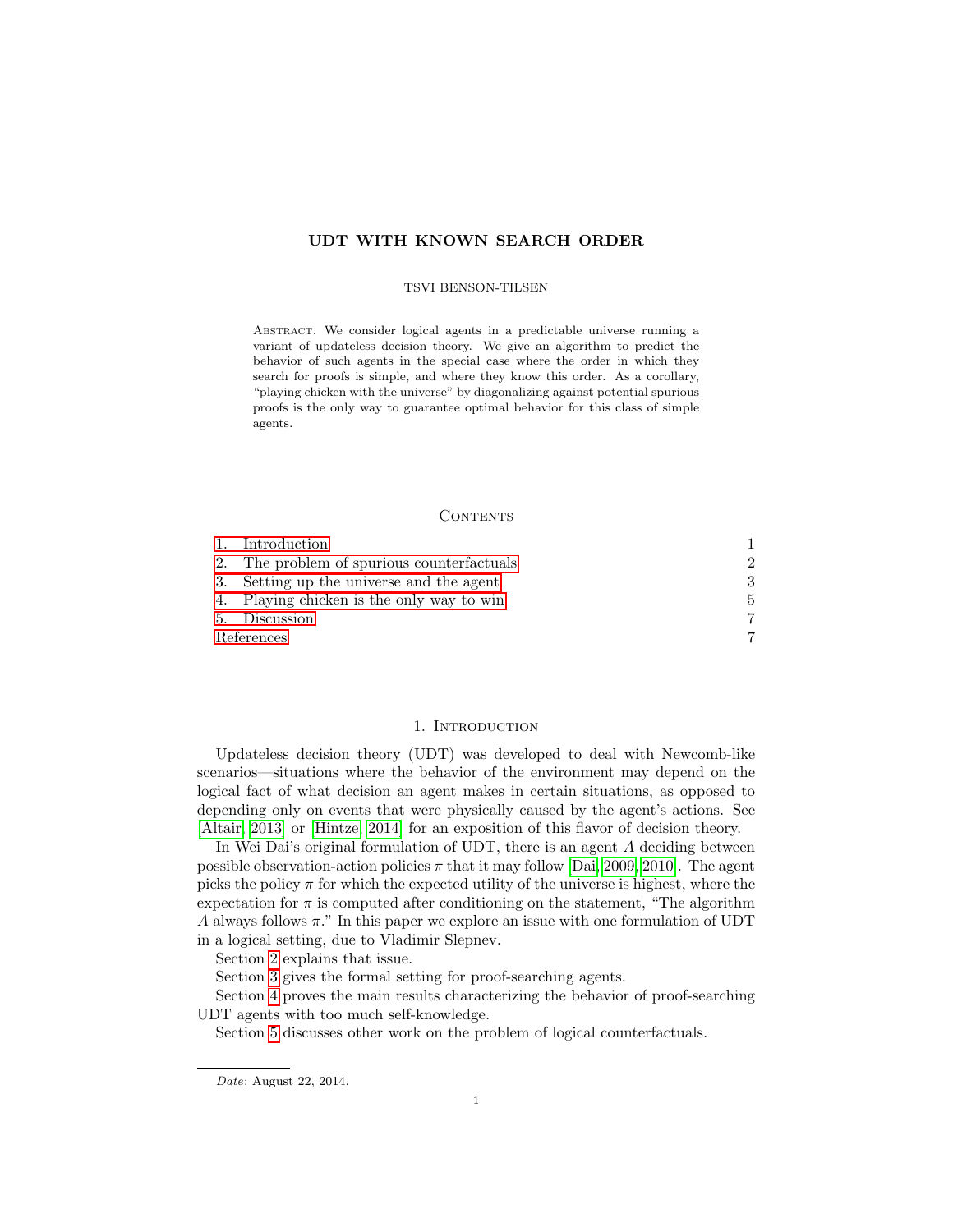#### <span id="page-1-0"></span>2 TSVI BENSON-TILSEN

#### 2. The problem of spurious counterfactuals

Vladimir Slepnev provided a precise model for UDT in the setting of an agent algorithm A that lives in a deterministic, known universe  $U$  [\[Slepnev, 2011\]](#page-7-3). For simplicity, we will assume that  $A$  takes a single action, and then the universe evaluates to a utility. The agent uses a formal system such as PA to search for proofs of statements of the form  $A(U) = a \rightarrow U(A) = u$ , for a utility  $u \in \mathbb{R}$  and an action a. When the agent has proved such a statement for each available action, it chooses the action with the highest resulting  $u$ .

We assume that the agent's encoding of the environment is clear enough that basic theorems are easily proven, like  $\neg(A(U) = a \land A(U) = b)$  for  $a \neq b$ . To avoid non-halting proof searches, we assume that A has access to a halting oracle. That is, A can make queries in the form of a statement in the language of PA, and receive "yes" if that statement is provable in PA and "no" otherwise.

This decision algorithm is doing counterfactual reasoning, where  $A(U) = a \rightarrow$  $U(A) = u$  is intended to represent the counterfactual, "If the algorithm A were to output a in universe  $U$ , a utility of u would result." However, logical implication does not necessarily correspond to the intuitive notion of counterfactual, and indeed we may have spurious counterfactuals. Indeed, if A knows enough about itself, so to speak, we may have that  $PA \vdash A(U) \neq a$ . Then  $A(U) = a \rightarrow U(A) = u$  is vacuously true for any  $u$ . But this "counterfactual" statement is seemingly an accident, or at least irrelevant to decision making, because its truth was not a result of any relationship between  $U$  and agents that take action  $a$ .

To be concrete, say the universe is very simple: it gives utility 5 if  $A$  does  $a_5$ and it gives utility 10 if A does  $a_{10}$ . Those are the only actions available to A, and  $A$  has access to the source code of  $U$  and  $A$ . We would like for  $A$  to prove  $A(U) = a_5 \rightarrow U(A) = 5$  and  $A(U) = a_{10} \rightarrow U(A) = 10$ , in which case A will actually take action  $a_{10}$ . By the assumption of a transparent universe, there are proofs of both of these statements; the worry is that A might fail to find these proofs, instead finding proofs of some other statements that lead it take action  $a_5$ .

To see how this might happen, recall Löb's theorem:

$$
\forall \varphi : PA \vdash \Box_{PA}[\varphi] \rightarrow \varphi \implies PA \vdash \varphi
$$

Here  $[\varphi]$  is the Gödel number of  $\varphi$ , and  $\Box_{PA}[\varphi]$  is the provability predicate for PA, which states that there exists a proof in PA of  $\varphi$ . We usually denote  $\Box_{PA}$  by just  $\Box$ . We will also use  $\Box[\varphi]$  in the meta-language as a shorthand for  $PA \vdash \varphi$ .

Now, the agent A might reason as follows:

 $PA \vdash A(U) = a_5 \rightarrow U(A) = 5$  $PA \vdash \Box[A(U) = a_5 \to U(A) = 5]$ (\*) PA  $\vdash A$  finds the proof of  $[A(U) = a_5 \rightarrow U(A) = 5]$  $PA \vdash \Box[A(U] = a_5] \to \Box[A(U] = a_5]$  $PA \vdash \Box[A(U] = a_5] \to \Box[A(U) \neq a_{10}]$  $PA \vdash \Box[A(U) = a_5] \to \Box[A(U) = a_{10} \to U(A) = 0]$ (\*) PA  $\vdash \Box[A(U] = a_5] \rightarrow A$  finds the proof of  $[A(U] = a_{10} \rightarrow U(A) = 0]$  $PA \vdash \Box[A(U) = a_5] \to A(U) = a_5$  $PA \vdash A(U) = a_5$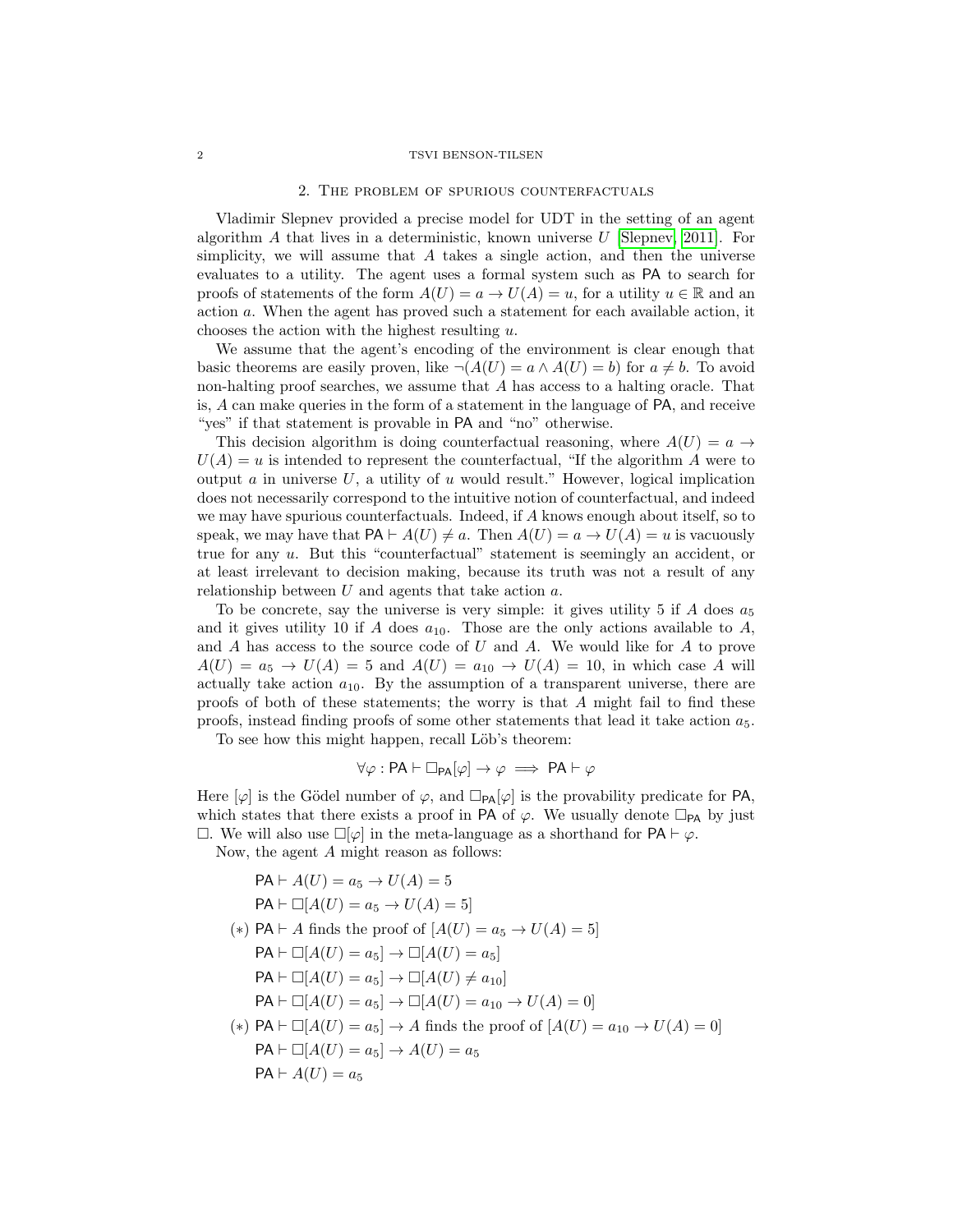In words, this says that under the assumption that the agent provably does  $a_5$ , spurious counterfactuals about the outcome of  $a_{10}$  can lead A to conclude that it in fact takes action  $a_5$ . Then in the final step of the derivation, we deduce that by Löb's theorem, the agent will actually conclude that it takes action  $a_5$ . Then by soundness,  $\tilde{A}$  does in fact do  $a_5$ . This undesirable behavior is known as "the 5-and-10 problem" or "the problem of spurious counterfactuals."

The steps marked by (∗) cannot always be carried out (otherwise the agent could also prove  $A(U) = a_{10}$  in the same way, which would be an outright contradiction in PA). For A to go from "there exists a proof" to "A will find that proof" requires that A have significant information about the order in which it searches for proofs. In particular, it needs to know that, for instance, if a proof of  $A(U) = a_{10} \rightarrow U(A) = 0$ exists, then it comes before any proof of  $A(U) = a_{10} \rightarrow U(A) = u$  for  $u \neq 0$ .

Thus it seems that this particular kind of self-knowledge is dangerous; if a proofsearching agent knows in what order it would find proofs if they existed, then that agent may fail to reason correctly about certain actions. As reported in [\[Slepnev,](#page-7-3) [2011\]](#page-7-3), Vladimir Nesov patched this problem by inserting a clause into the decision procedure of a UDT agent. This clause says that before A starts looking for any proofs of  $A(U) = a \rightarrow U(A) = u$ , it first checks if there are any proofs of the form  $A(U) \neq a$ . If it finds such a proof, it immediately takes action a.

The idea is that, assuming PA is sound, A will never actually prove  $A(U) \neq a$ and then do a. So A will always proceed to the usual proof-search step. It will not be vulnerable to spurious counterfactuals because the implication  $A(U) = a \rightarrow$  $U(A) = u$  is never proved by first proving  $A(U) \neq a$ .

This strategy has been termed "playing chicken against the universe"; it forces itself and the universe to be opaque by diagonalizing against any transparency. Playing chicken is not a wholly satisfactory solution to the problem of spurious counterfactuals because it seems that the agent is deliberately sabotaging its own self-knowledge. Also, it is not clear whether the diagonalization clause is reflectively consistent—i.e. whether or not a UDT agent would delete the clause from its source code if given the opportunity. Furthermore, playing chicken doesn't extend so straightforwardly to probabilistic settings; we will discuss more in section [5.](#page-6-0)

With this in mind, it might be helpful to understand more closely how spurious counterfactuals occur. In sections [3](#page-2-0) and [4](#page-4-0) we specify a certain model for a UDT agent with finitely many possible actions, and investigate its behavior.

#### 3. Setting up the universe and the agent

<span id="page-2-0"></span>The agent, an algorithm A, is acting in an arbitrary fixed universe, an algorithm U. The agent picks a certain action  $a_i \in \{a_1, \ldots, a_n\}$ , after which the universe returns some utility. Let  $u_i$  denote the actual utility resulting from action  $a_i$ . This utility should depend only on  $A$ 's action; the universe is behavioral, i.e. for all agents A and B, if  $A(U) = B(U)$  then  $U(A) = U(B)$ . Assume that the universe is transparent in the following sense:

$$
(A(U) = a_i \implies U(A) = u_i) \implies \Box[A(U) = a_i \to U(A) = u_i]
$$

The agent will search for proofs of statements of the form  $A(U) = a \rightarrow U(A) = u$ using a halting oracle—it knows, for any given statement, whether or not that statement is provable in PA. This is a formalization of the step in the spurious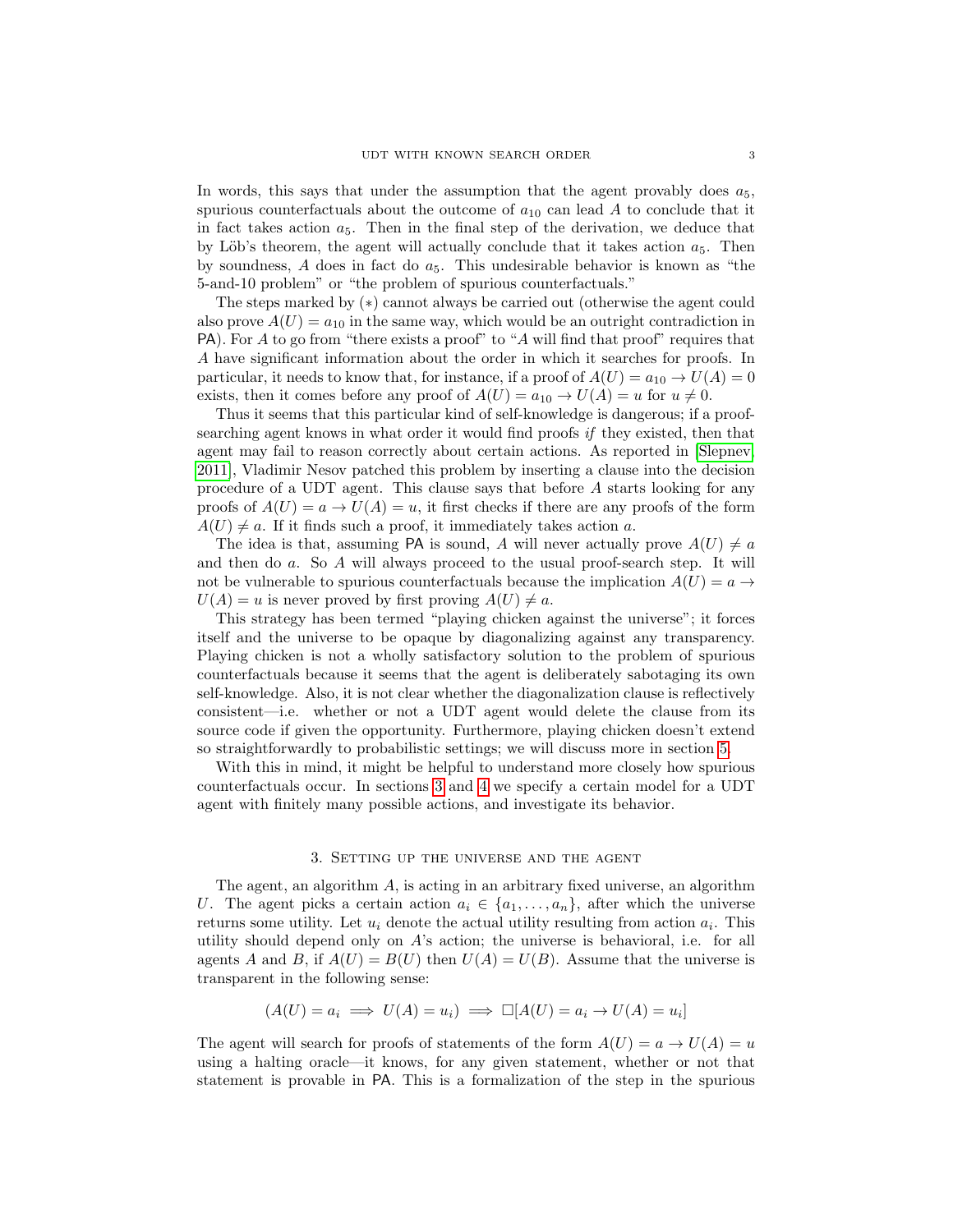counterfactual described above where the agent goes from "there exists a proof" to "A will find a proof"; with a halting oracle, these statements are the same.

Remark 3.1. It may seem overcomplicated to search for proofs of  $A(U) = a \rightarrow$  $U(A) = u$ . Indeed, under the assumption that the universe is behavioral, we could just as well search for proofs of  $\pi(U) = a \to U(\pi) = u$ , where  $\pi$  ranges over the possible action policies. This would give correct evaluations of the consequences of different policies.

However, our motivation for investigating these counterfactuals is to understand agents capable of, for instance, using logical deduction to recognize other copies of themselves. Deducing and acting on the logical consequences of  $A(U)$  being one thing or another is closer to capturing the reasoning of such an agent.

Define the universe  $U$ :

```
Data: the agent A
Result: a utility u_ifor each action a_i, i \leq n do
   if A(U) = a_i then
   return u_iend
end
return 0
                     Algorithm 1: The universe U
```
It will not matter in what follows, but we allow U access to a double halting oracle so that it can run  $A$  and return a utility even if  $A$  does not halt. Now we define the agent A:

**Data:** the universe U, and for each  $a_i$  an order  $\{y_1^i, y_2^i, \dots\}$  of the distinct possible utilities **Result:** an action  $a_i$ for each action  $a_i, i \leq n$  do for each outcome  $u \in \{y_1^i, y_2^i, \dots\}$  do if  $\Box_{PA}[A(U) = a_i \rightarrow U(A) = u]$  then store  $\leftarrow (a_i, u);$ break for end end end let  $k = \max\{i \mid (a_i, u) \in \text{store} \text{ and } (\forall (a_j, u') \in \text{store})(u' \leq u)\};$ return  $a_k$ 

Algorithm 2: The agent A

This agent has access to a complete description of the universe, including itself, and uses a halting oracle to find proofs. Since the universe is transparent, A will always find at least one proof for every action, and will store exactly one  $(a_i, u)$  for each action. This also allows for infinitely many possible utilities, since no search will go on forever.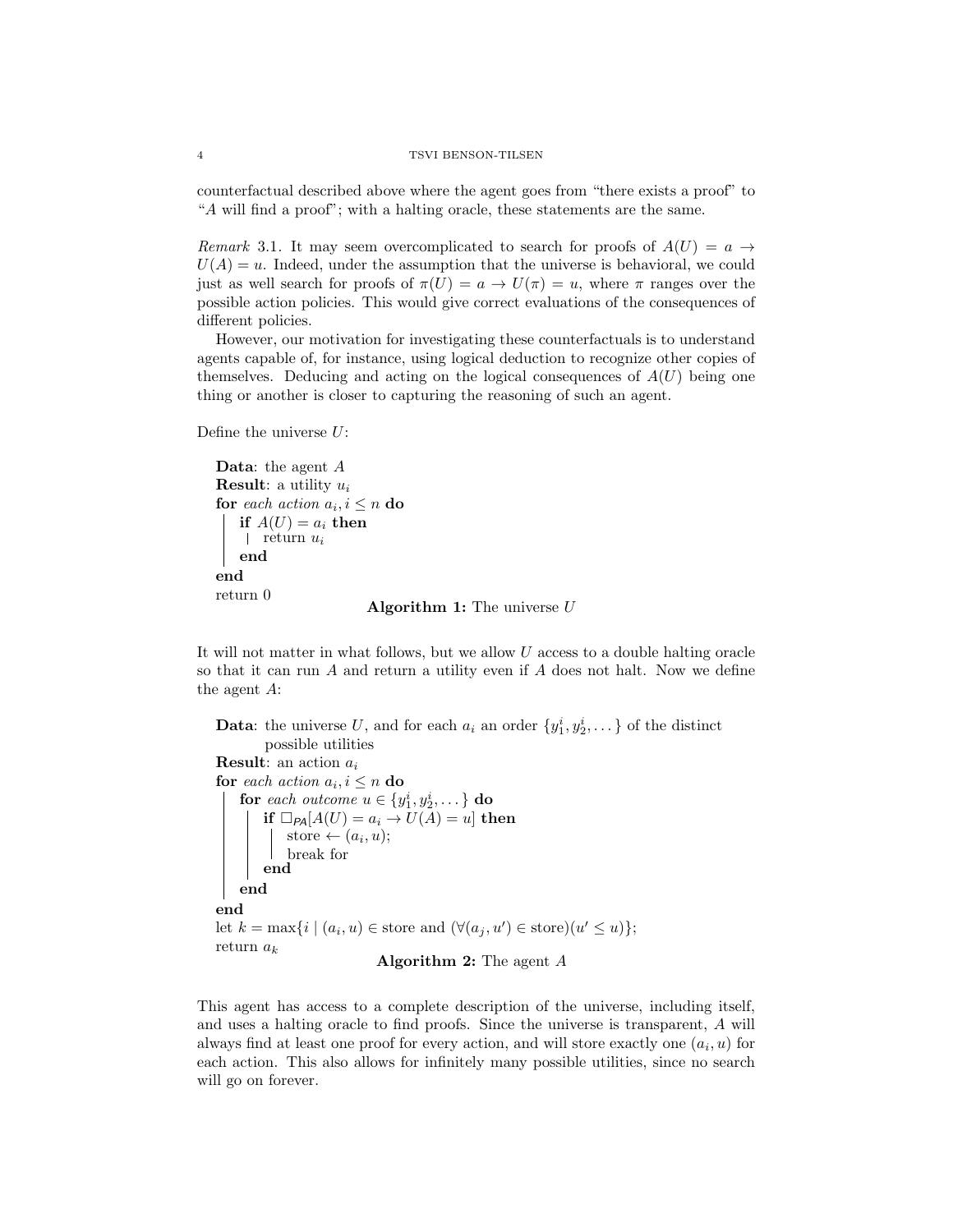The return statement gives the tiebreak rule "take the highest numbered action that gives maximal payoff". These tiebreaks are necessary but inconvenient, so we abstract away the outcomes as A sees them. Recall from the definition of A that the  $y_{\bullet}^{i}$  are the possible outcomes for  $a_{i}$ .

**Definition 3.2** (Ordering on outcomes with tiebreak). Write  $y_s^i > y_t^j$  if  $i > j$  and  $y_s^i \ge y_t^j$ , or if  $i < j$  and  $y_s^i > y_t^j$ .

Then A takes the  $a_i$  with the  $\prec$ -greatest u with  $(a_i, u) \in store$ . We are abusing the notation by writing  $y_s^i \succ y_t^j$ ; technically we should write  $(y_s^i, i) \succ (y_t^j, j)$ , since the  $y_s^i$  are just numbers. (Note that since A never compares  $y_s^i$  to  $y_t^i$ , we won't need to either.)

### 4. Playing chicken is the only way to win

<span id="page-4-0"></span>Let  $f_i = y_1^i$  be the first outcome searched for  $a_i$ , and let  $u_i = U(A)$  be the true outcome given  $A(U) = a_i$ .

<span id="page-4-1"></span>**Lemma 4.1.** The action  $A(U)$ , as a function of the search order, depends only on the  $f_i$  and the  $u_i$  for  $i \leq n$ . That is,  $A(U)$  always stores either  $(a_i, f_i)$  or  $(a_i, u_i)$ . The latter statement is provable in PA for fixed i.

*Proof.* Fix  $i \leq n$  and say  $u_i = y_s^i$ . By transparency of U we have  $\square[A(U) = a_i \rightarrow$  $U(A) = y_s^i$ . So either A will store  $(a_i, y_s^i)$ , or else for some  $t < s$  we have

$$
\square[A(U)=a_i\rightarrow U(A)=y_t^i]
$$

In the latter case, since  $\square[\neg(U(A) = y_s^i \land U(A) = y_t^i)],$  we have  $\square[A(U) \neq a_i].$  Then by a vacuous counterfactual,  $\Box[A(U) = a_i \rightarrow U(A) = y_1^i]$ , so A will store  $(a_i, f_i)$ . By  $\Sigma_1$ -completeness of the provability predicate  $\square$ , this argument can be carried out in PA.

Since A's action is determined by which action/outcome pairs have been stored, we are done.  $\Box$ 

**Definition 4.2** (The aboveness and domination relations). Let  $i \neq k$ . Say that  $a_k$  is above  $a_i$  if  $u_k > u_i$ , and otherwise say that  $a_k$  is below  $a_i$ . The action  $a_k$ **dominates**  $a_i$  if both  $u_k \succ f_i$  and  $f_k \succ f_i$ .

**Definition 4.3** (Safety of actions). The action  $a_k$  is **safe from above** if it dominates  $a_i$  for all  $a_i$  above  $a_k$ . The action  $a_k$  is **safe from below** if it is not dominated by  $a_i$  for any  $a_i$  below  $a_k$ . The action  $a_k$  is **safe** if it is both safe from above and safe from below.

<span id="page-4-2"></span>**Lemma 4.4.** If  $A(U) = a_k$ , then  $a_k$  is safe.

*Proof.* By soundness,  $\neg\Box[A(U) = a_k \rightarrow U(A) = y_s^k]$  for any  $y_s^k \neq u_k$ , so A stores  $(a_k, u_k)$ .

Suppose first that  $a_k$  is not safe from above, so  $a_k$  fails to dominate some action  $a_i$  above  $a_k$ . It can't be that A stored  $(a_i, u_i)$ , since by aboveness we have  $u_i \succ u_k$ ; otherwise  $A(U) \neq a_k$ , contrary to the hypothesis. So in fact A stores  $(a_i, f_i)$ , and we have  $f_i \prec u_k$  for the same reason.

This happens only if  $\Box[A(U) = a_i \rightarrow U(A) = f_i]$ , so by  $\Sigma_1$ -completeness,  $\Box[\Box[A(U)] = a_i \rightarrow U(A) = f_i$ ]. Then  $\Box[A(U)]$  stores  $(a_i, f_i)$ . Since  $a_k$  fails to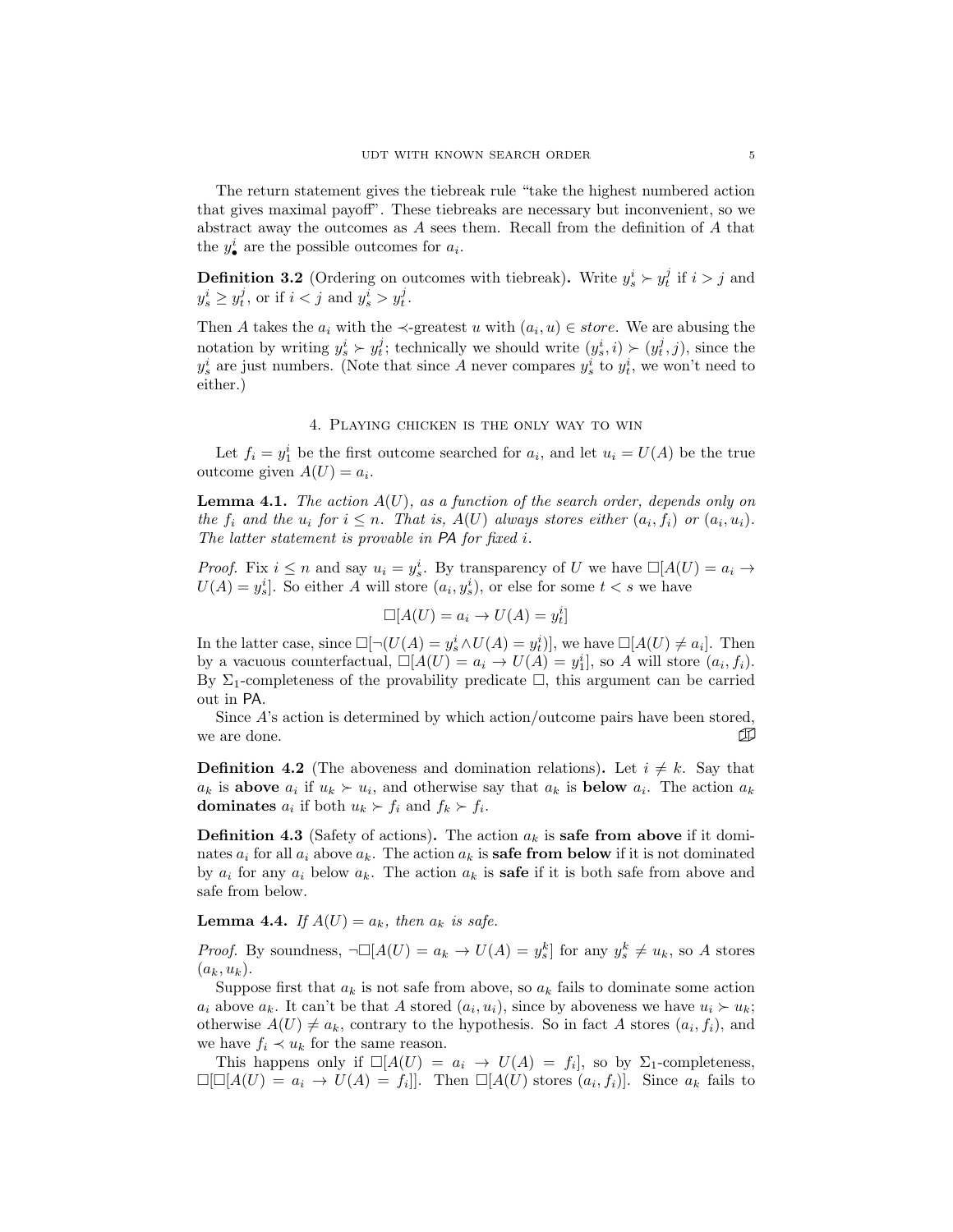dominate  $a_i$ , but  $u_k \succ f_i$ , it must be that  $f_k \prec f_i$ . Then we have the Löbian argument:

$$
\mathsf{PA} \vdash \Box[A(U) \neq a_k] \to A(U) \text{ stores } (a_i, f_i) \text{ and } (a_k, f_k)
$$
  

$$
\mathsf{PA} \vdash \Box[A(U) \neq a_k] \to A(U) \neq a_k
$$
  

$$
\mathsf{PA} \vdash A(U) \neq a_k,
$$

contradicting soundness. Therefore,  $a_k$  is safe from above.

Suppose now that  $a_k$  is not safe from below, so  $a_k$  is dominated by some action  $a_i$  below  $a_k$ . That is,  $u_i \succ f_k$  and  $f_i \succ f_k$ . But then, by Lemma [4.1](#page-4-1) in PA for i,

$$
PA \vdash \Box[A(U) \neq a_k] \to A(U) \text{ stores } (a_k, f_k) \text{ and either } (a_i, f_i) \text{ or } (a_i, u_i)
$$
  

$$
PA \vdash \Box[A(U) \neq a_k] \to A(U) \neq a_k
$$
  

$$
PA \vdash A(U) \neq a_k,
$$

again contradicting soundness. Therefore  $a_k$  is safe from below, and so  $a_k$  is safe. ◫

**Theorem 4.5.**  $A(U) = a_k$  for the unique safe  $a_k$ .

*Proof.* The agent is well-defined, so by Lemma [4.4,](#page-4-2)  $A(U) = a_k$  for some safe  $a_k$ . Each  $a_i$  above  $a_k$  is dominated by  $a_k$ , and so is not safe from below. Likewise, each  $a_i$  below  $a_k$  does not dominate  $a_k$ , and so is not safe from above. Done.

Let us see directly why there always exists a safe action  $a_k$ . Say that  $a_k$  defeats  $a_i$  if either  $a_k$  dominates  $a_i$  or  $a_k$  is above  $a_i$  and  $a_i$  does not dominate  $a_k$ ; so  $a_k$  is safe if and only if  $a_k$  defeats all  $a_i, i \neq k$ .

Defeat is transitive: suppose we have  $a_i$  above  $a_j$  above  $a_k$ . If  $a_k$  defeats  $a_j$ defeats  $a_i$ , then by transitivity of  $\prec$  via  $f_j$  we have that  $a_k$  defeats  $a_i$ . If  $a_k$  defeats  $a_i$  defeats  $a_j$ , then either  $f_i \succ f_j$  or  $f_i \succ a_j$ . If  $f_i \succ a_j$ , then  $a_k \succ a_j$ , contradicting that  $a_j$  is above  $a_k$ . So in fact  $f_i \succ f_j$ , and by transitivity of  $\prec$  via  $f_i$  we have that  $a_k$  defeats  $a_i$ . The other cases are similar.

Therefore, the maximum action under the defeats ordering is safe. We can compute the unique safe action  $a_k$  given the  $f_i$  and  $u_i$  as follows: do a single pass through the actions, maintaining the largest action so far, under the defeats ordering; the largest action overall is the action  $A(U)$ .

Suppose we take all the  $f_i$  to be  $\infty$ , i.e. a formal symbol representing something that is  $\prec$ -greater than any other number. Then no action  $a_k$  dominates any  $a_i$ , since  $u_k \prec f_i$ . Hence the defeats relation is just the aboveness relation, and so A will take the action above all other actions, i.e. the action with the greatest actual utility. (Note that the  $f_i$  may have some order among themselves, but this will not affect the behavior of A. If there is a maximal possible outcome  $y$ , which happens e.g. if there are only finitely many outcomes, then we can set  $f_i = y$ .

This strategy is analogous to Nesov's strategy of playing chicken with the universe. Choosing  $f_i = \infty$  means that if  $\Box[A(U) \neq a_i]$ , then A stores  $(a_i, \infty)$ . If this ever happens, A will take some action  $a_k$  with  $(a_k, \infty)$  stored, and this will contradict soundness. Since this won't happen, A will actually prove only the "correct" counterfactuals  $A(U) = a_i \rightarrow U(A) = u_i$ .

In fact, this is the only way to ensure victory:

Corollary 4.6 (Playing chicken with the universe is the only way to win). Given just the set of actions and the set of possible outcomes y, the assignment  $\forall i(f_i = \infty)$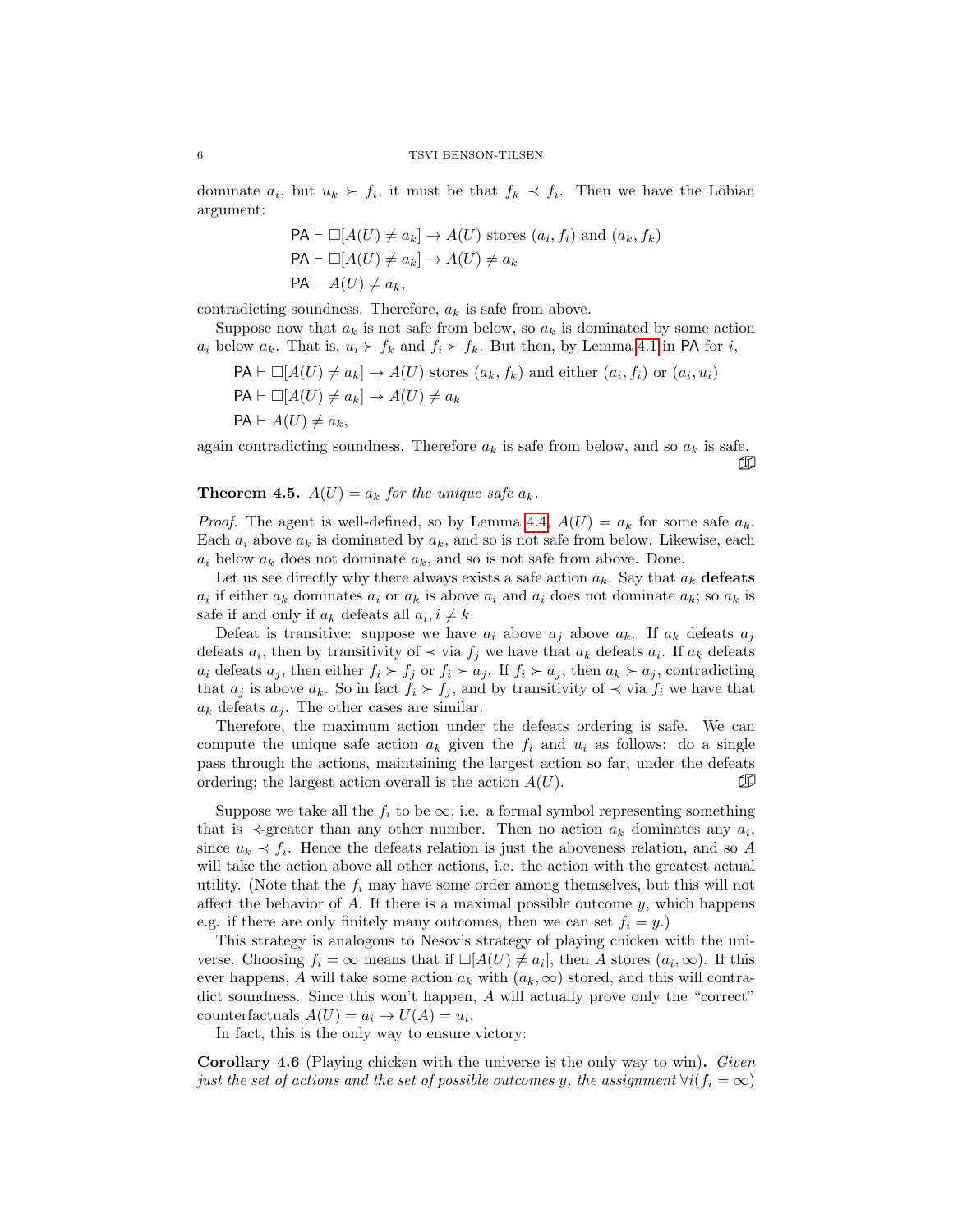or  $\forall i (f_i = \sup y)$  is the only search strategy which guarantees that  $U(A)$  is maximal for available  $a_k$ .

*Proof.* Take the  $\prec$ -least  $f_i$ , and suppose that  $f_i < y$  for some possible outcome y. Take any other  $a_k$ ; then it may be that  $u_k = y$ . By choice of  $f_i$  we have  $f_k \succ f_i$ , and by hypothesis we have  $u_k \succ f_i$ . Hence we have that  $a_k$  dominates  $a_i$ . But then  $u_i$  may be arbitrarily large, while  $A(U)$  will never be  $a_i$ .

So we must have  $f_i \geq y$  for all possible outcomes y, i.e. we have  $f_i = \infty$ , or at least  $f_i = \sup y$  if the supremum exists. Since  $f_i$  is  $\prec$ -minimal, the same equations hold for all the  $f_i$ .

#### 5. Discussion

<span id="page-6-0"></span>For ease of analysis our model uses logical deduction as the only mode of reasoning, but the goal is to understand agents reasoning naturalistically under uncertainty. Updateless decision theory can be cast in terms of probabilistic beliefs and probabilistic reasoning [\[Fallenstein, 2014\]](#page-7-4). In that setting, the agent has a probability distribution over possible complete first order theories of the world. Instead of searching for proofs, the agent conditions its beliefs on the statement "My algorithm always follows policy  $\pi$ ," and computes the expected value of its utility function according to that conditional distribution. It follows the policy with the highest expected utility.

The probabilistic setting has its own complications; for one thing, the agent is now an algorithm that makes calls to an entire probability distribution over logical theories. This can be represented coherently using the framework developed in [\[Christiano et al., 2013\]](#page-7-5). But if the agent has too much information about its probabilistic beliefs, it may be able to deduce facts about the expected utilities of some actions, and so deduce that it will not take certain actions.

The problem of spurious counterfactuals then becomes the problem of conditioning on statements of probability 0, as the agent will attempt to do when evaluating its available actions. The most straightforward analog of playing chicken with the universe—immediately taking any action that has probability 0—may only, in Christiano's framework, force those actions to have infinitesimal probability.

The present paper offers some small evidence that the unappealing strategy of crippling one's own self-knowledge may be unavoidable if we allow agents to be logically omniscient, and this inevitability is further supported by the appearance of these issues even in the probabilistic setting. This gives one motivation for the development of a theory of logical uncertainty—how to reason under uncertainty without the assumption that deductive consequences of an agents beliefs are necessarily available to that agent. See [\[Christiano, 2014\]](#page-6-3) for current work on logical uncertainty. This may offer a way to coherently reason counterfactually about a computation doing something other than what it actually ends up doing.

#### <span id="page-6-1"></span>**REFERENCES**

- <span id="page-6-2"></span>Alex Altair. A comparison of decision algorithms on newcomblike problems. <http://intelligence.org/files/Comparison.pdf>, 2013. Machine Intelligence Research Institute.
- <span id="page-6-3"></span>Paul Christiano. Non-omniscience, probabilistic inference, and metamathematics. <http://intelligence.org/files/Non-Omniscience.pdf>, 2014. Machine Intelligence Research Institute.